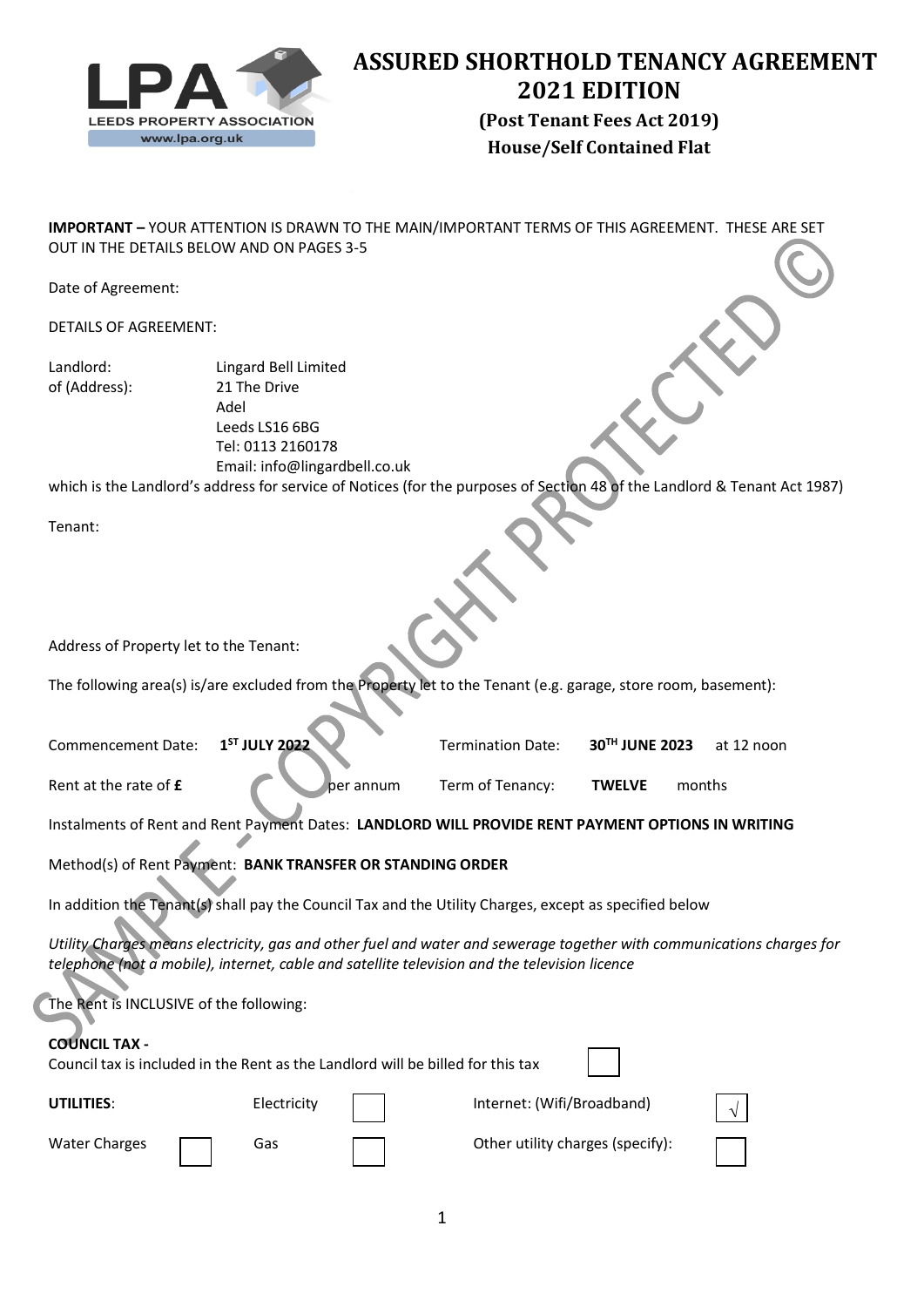*NB: No other charges are permissible except default charges for loss of keys and security devices and interest for non payment of rent (these are provided for in the Standard Terms). However, damages can be claimed if a tenancy term is broken and damages can be offset against the Deposit (if any is taken)*

#### **TOTAL NUMBER OF BOXES TICKED to show that Rent includes a particular item :**

(*indicate number here – if none ticked, state 0)*

*IMPORTANT : REGARDING COUNCIL TAX AND UTILITIES: Only tick a box above if the rent is to be inclusive of a relevant item. This is subject to fair use where the rent is inclusive of electricity, water or gas - see Clause 9(19)*

Is the Rent fixed exclusive of Council Tax on the assumption that the Property will be exempt, e.g. because all of the tenants are students Yes  $\boxed{\phantom{a}}$  Not applicable √

# **CONTENTS INSURANCE -**

Contents insurance is provided at no additional cost *(only tick this box if contents insurance is included in the rent)* √

#### **DEPOSIT:**

The Deposit of £ **200.00 EACH** is paid to the Landlord by the Tenant (except for any payments made towards the Deposit by any third party as stated on page 15 – if this is left blank there are no third party payments). *NB: The deposit must not exceed an amount equal to five weeks rent where the annual rent does not exceed £50,000*

The Deposit is held by:

Name: Lingard Bell Limited

Address: 21 The Drive, Adel Leeds LS16 6BG

The Deposit is protected by the following Government Approved Scheme: mydeposits (insurance scheme)

# **Nominated Lead Tenant relating to the Deposit:**

Maximum number of occupants permitted: person(s)

Name and address of Managing Agent (if any): **NONE**

This agreement incorporates Leeds Property Association's Standard Terms 2021 Edition (see pages 6 – 15)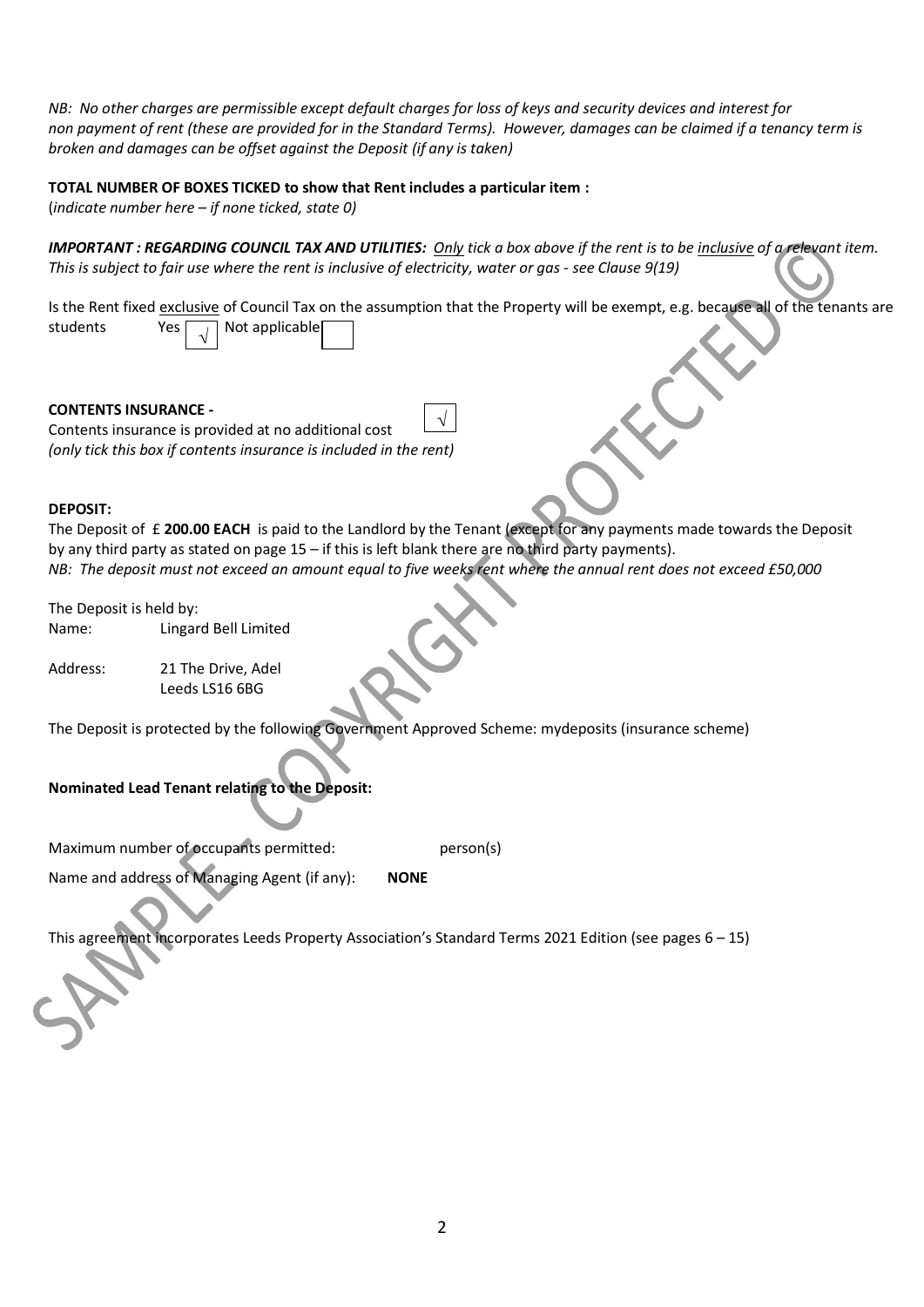# **Address of Property:**

# **LEEDS PROPERTY ASSOCIATION – MAIN/IMPORTANT TERMS OF THE TENANCY AGREEMENT: NB: References to Clauses are to Clauses in the Leeds Property Association's Standard Terms**

- 1. The tenancy is a fixed term tenancy. This means you cannot end the tenancy early unless the Landlord expressly agrees this with you. This means you have to pay the Rent etc. for the full duration of the tenancy (see Clause 3)
- 2. If there is more than one person who is the Tenant, each person is jointly and individually (severally) liable to pay the Rent and comply with the other terms of the tenancy. Each is therefore individually responsible for paying the full Rent and any damages (see Clause 1(2))
- 3. Except where the Agreement provides that any of them are included in the Rent, the Tenants are responsible for payment of Council Tax (unless student or other exemption applies as long as everyone else is also exempt), water charges, gas, electricity and for the telephone, broadband and any other utility charges and the tv licence.
- 4. The Rent can be varied upwards or downwards if there is a change in who has to pay the Council Tax bill, if the property was Council Tax exempt but Council Tax becomes payable by the Landlord, or where the Rent is inclusive of Council Tax the amount alters (see Clause 4(2) and 11).
- 5. The Landlord can hold back the Deposit until the Tenant provides proof of payment of all those utility charges (See Clause 8(5)).
- 6. (1) Where there is more than one occupier, the loss of the student or other exemption for just one occupier brings the property into Council Tax. In this situation, if it is a joint tenancy, the other Tenant/s (even though they may be disregarded for Council Tax) are required to contribute their share of the Council Tax to the non exempt Tenant who becomes liable to pay the Council Tax bill where the rent is exclusive of Council Tax (see Clause 9(41)).
	- (2) In this situation, if the let is a room in a house where it is the house which is banded for Council Tax purposes, if the exemption is lost, it is the landlord who will then become liable for Council Tax and the amount of Council Tax will be split between all the rooms in the house (including those occupied by students) and added to the rent for each room on a fair basis. If at the time of letting some of the individual rooms are already let to students and some not then the Rent should take account of the Council Tax payable irrespective of whether the tenant is a student or non student (or otherwise disregarded for Council Tax purposes) (see Clause 9(41)).
- 7. The Property must be kept clean and tidy. The cellar/basement must be left clear of rubbish. All rubbish must be put in dustbin liners in the dustbin/wheelie bin provided (see Clause 9(31) and (32))
- 8. The garden/yard must be kept in a clean and tidy condition. Any grass should be cut regularly, as long as the landlord has provided suitable equipment (see Clause 9(56))
- 9. No portable gas heaters or paraffin heaters may be used at the Property (see Clause 9(24))
- 10. Neighbours must not be annoyed e.g. by noisy parties (see Clauses 9(14) 9(17))
- 11. No pets may be kept at the Property without written permission (see Clause 9(21))
- 12. Any repairs to be done by the Landlord must be reported promptly in writing (see Clause 9(45))
- 13. A default charge will be made if you lose keys or other security devices (see Clause 10(4)). If the circumstances require it, it may be necessary to change the locks and modify security devices, including for the building/house.
	- NB: The Tenant Fees Act 2019 allows for the making of a default charge in this situation.
- 14. No locks may be fitted or changed at the Property without permission (see Clause 9(23))
- 15. If there is a break in you must not arrange temporary boarding up without the Landlord's express permission at the time, or if one has been notified to you by using the Landlord's approved contractor. Otherwise the Landlord will not accept responsibility for the cost (see Clause 9(42))
- 16. You must not bring furniture into the Property without permission (see Clause 9(13))
- 17. All furniture or furnishings brought into the Property by the Tenant must comply with fire safety regulations (see Clause 9(13))
- 18. The Tenant must take care of the Property and the Landlord's furniture etc. Damage is your responsibility. You are responsible for repair of the interior (see Clauses 9(2), (3), (4))
- 19. If the Property is left empty in cold weather adequate heating must be left on (see Clause 9(34))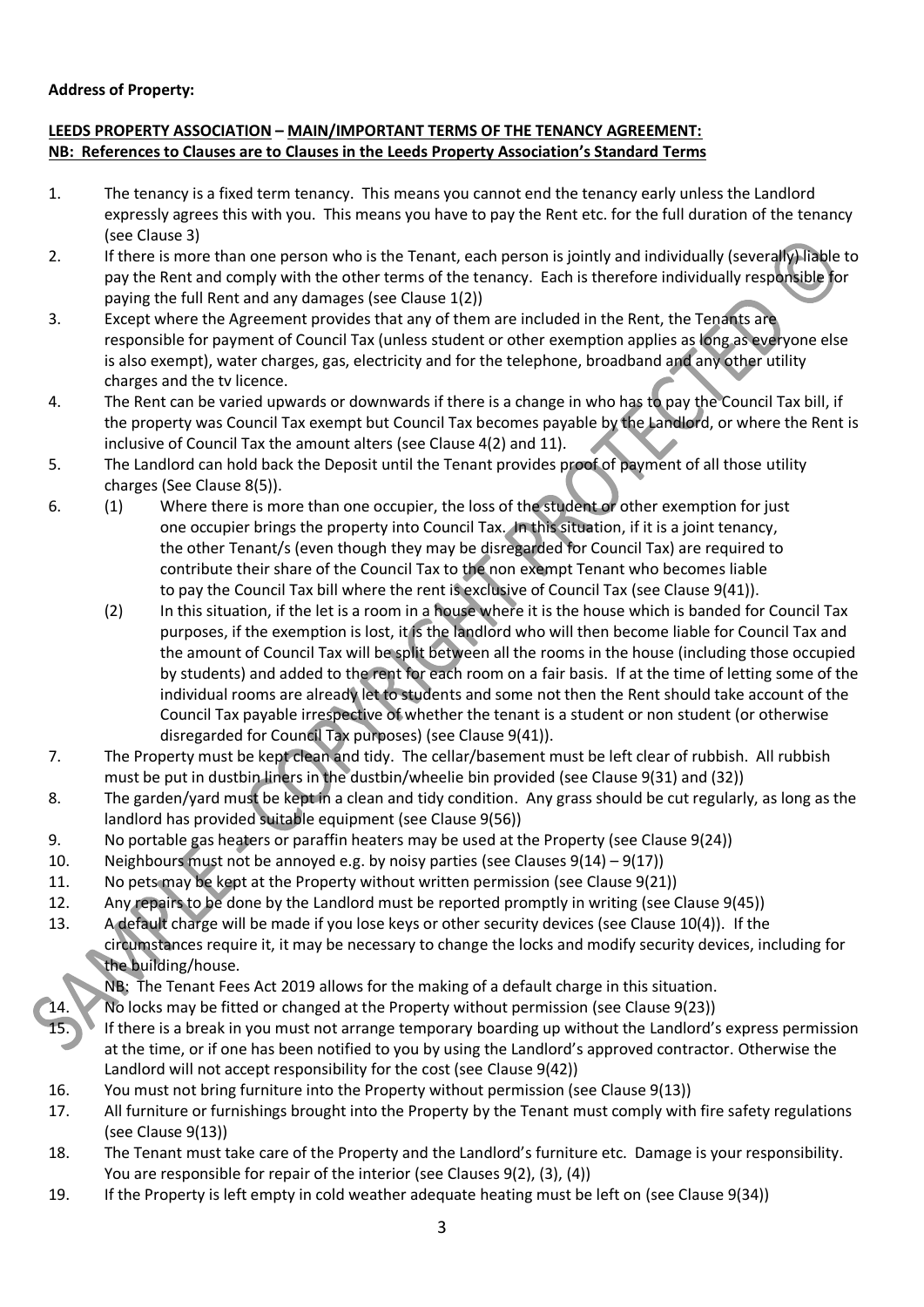- 20. The water stop tap must be turned off if the Property is left vacant at any time other than for short periods (see Clause 9(29))
- 21. The Property must be left secure if unattended (see Clause 9(43))
- 22. The Tenant's own property is at his/her risk (see Clause 10(14)). Tenants should take out their own contents insurance unless the Landlord provides this
- 23. You must notify the Landlord in writing of who is the utility supplier and if there is any change in utility supplier (see Clause 9(20))
- 24. You must seek the Landlord's permission prior to the installation of any prepaid/token meter or smart meter (see Clause 9(20))
- 25. When vacating you must leave by 12 noon. Any of the Tenant's own furniture or belongings left behind will be regarded as abandoned so the Landlord can dispose of them (see Clause 10(11)
- 26. If there is a bed bug infestation you must tell the Landlord immediately in writing (see Clause 9(59))
- 27. Alterations and redecoration need the Landlord's permission. If the Landlord uses standard colours these must be reinstated at the end of the tenancy. If decorations are damaged by blu tack or similar or sellotape this is the tenant's responsibility (see Clause 9(27) (28) and (52))
- 28. You must obtain the Landlord's permission for any parties at the Property in advance and comply with any conditions laid down as to how any party is held. In any case parties must not be publically advertised, including by social media (see Clause 9(15))
- 29. If the rent is inclusive of electricity, water or gas you must not make excessive use of the utility in question and, if you do, the landlord reserves the right to make an additional charge for excessive use (see Clause 9(19))
- 30. Particularly inflammable items must not be brought into the property, including candles and chips pans (except where electrically operated/thermostatically controlled) (see Clause 9(12)).
- 31. If there are any vermin found in the Property then you must notify the landlord immediately. You must take reasonable steps to eradicate them (so long as this does not involve work to the structure/fabric) but you do not have to employ a contractor unless you decide to do so of your own accord (see Clause 9(33))
- 32. Do not dispose of rice, fat etc. into the drains, sinks or wastes (see Clause 9(35)).
- 33. You must carry out any visual check/test to make sure the fire/carbon monoxide detectors are working and also any emergency lighting (see Clause 9(48)). It is also your responsibility to replace the batteries in any non hardwired fire detectors/carbon monoxide detectors (see Clause 9(49).
- 34. Bicycles, motorcycles and prams must not be brought into the Property without permission. Hallways and fire escapes must not be obstructed (see Clause 9(51)).
- 35. You must not change the burglar alarm code without getting the Landlord's written permission. The Landlord must be notified of any change of code. (See Clause 9(54).
- 36. The Tenants are responsible for supplying and fitting light bulbs/spotlights. If it is not safe for them to do so the Landlord will undertake this (see Clause 9(50)).
- 37. The Landlord is not liable for any resulting loss or damage, e.g. due to break in, if the burglar alarm is inoperable for any reason or for failure to provide any service or facility where this is caused by circumstances beyond the Landlord's reasonable control (see Clause 10(6) and (7)).
- 38. The Landlord is entitled to retain the keys for use in emergency/where the Property is unoccupied etc (see Clause 10(9)).

# **STATUTORY PERIODIC TENANCY**

- (1) At the end of the fixed term, unless the Tenant vacates before the end of the fixed term, then by law a statutory periodic tenancy comes into effect. This is on the same terms and at the same Rent as the tenancy which has run out (Imposed by the Housing Act 1988)
- (2) The periods of this periodic tenancy depends on the frequency of the Rent payments. This new tenancy will still be an Assured Shorthold Tenancy. When the Tenant wants to end this new tenancy, notice must be given to end this tenancy. The length of the notice depends on the length of the period of the tenancy but will always be a minimum of 4 weeks. It may be longer. This does not mean that the Tenant can end the initial fixed term early. The Landlord may also give notice to end the tenancy.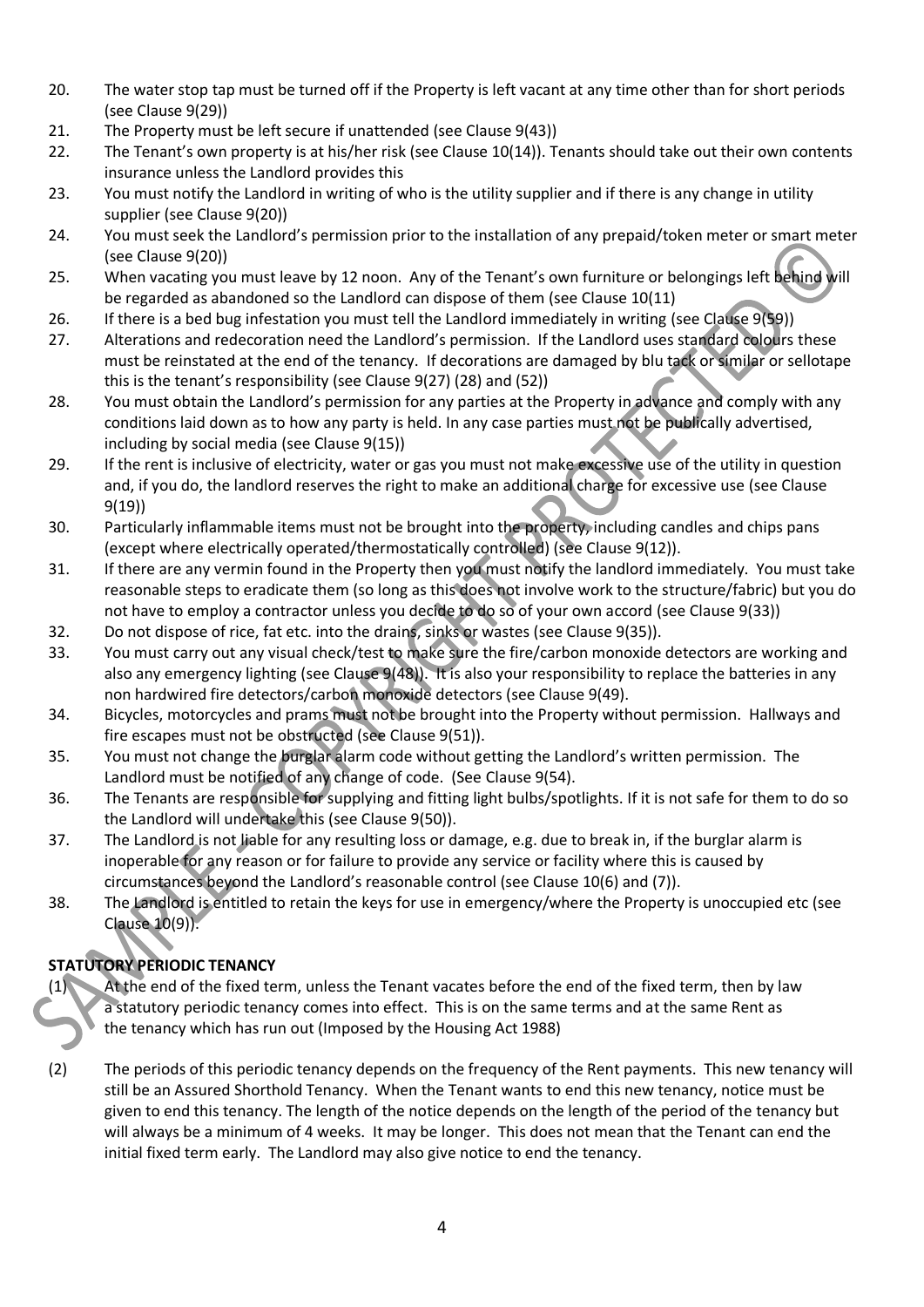#### **IMPORTANT NOTES**

**THE SUMMARY ON PAGES 3 AND 4 ONLY SETS OUT CERTAIN OF THE TERMS OF THE TENANCY. YOU ARE BOUND BY ALL OF THE TERMS OF THE TENANCY AGREEMENT. YOU SHOULD THEREFORE READ THE WHOLE OF THE AGREEMENT CAREFULLY BEFORE YOU SIGN IT. IT IS THE WORDING OF THE ACTUAL CLAUSES WHICH BINDS YOU. WHAT IS SET OUT ABOVE IS SIMPLY TO DRAW THESE CLAUSES TO YOUR ATTENTION SO THAT YOU ARE AWARE IN OUTLINE OF YOUR RESPONSIBILITIES AS TENANT.**

#### **DAMAGES CLAIMS**

 $\begin{pmatrix} 1 & 1 \\ 1 & 1 \\ 1 & 1 \end{pmatrix}$ 

**IF YOU BREAK ANY OF YOUR AGREEMENTS AS TENANT YOU ARE LIABLE TO PAY DAMAGES FOR ANY REASONABLE COSTS OR FINANCIAL LOSS SUFFERED BY THE LANDLORD AS A RESULT. THESE ARE PAYABLE UNDER THE COMMON LAW AND THE TENANTS FEES LEGISLATION ALLOWS FOR SUCH CLAIMS TO BE MADE.** 

# **IF DAMAGES INCLUDE THE LANDLORD'S OWN TIME THIS WILL BE CHARGED AT £15 PER HOUR INCLUDING VAT**

**WARNING:** IF THE PROPERTY IS A LICENSED HMO THE LANDLORD MAY BE REQUIRED TO CARRY OUT WORK TO COMPLY WITH THE LICENCE CONDITIONS. THIS CAN INCLUDE PROVIDING FIRE PRECAUTIONS OR AMENITIES E.G. TOILETS, WASH HAND BASINS OR KITCHEN FACILITIES. WHILST EVERY EFFORT WILL BE TAKEN TO MINIMISE DISRUPTION, THE LANDLORD WILL NOT ACCEPT ANY CLAIMS OR LIABILITY FOR THE WORK AND IN PARTICULAR (UNLESS EXPRESSLY AGREED IN WRITING) NO REFUND OF RENT IS DUE BECAUSE THE PROPERTY CANNOT BE OCCUPIED IN WHOLE OR IN PART WHILST THE WORK IS CARRIED OUT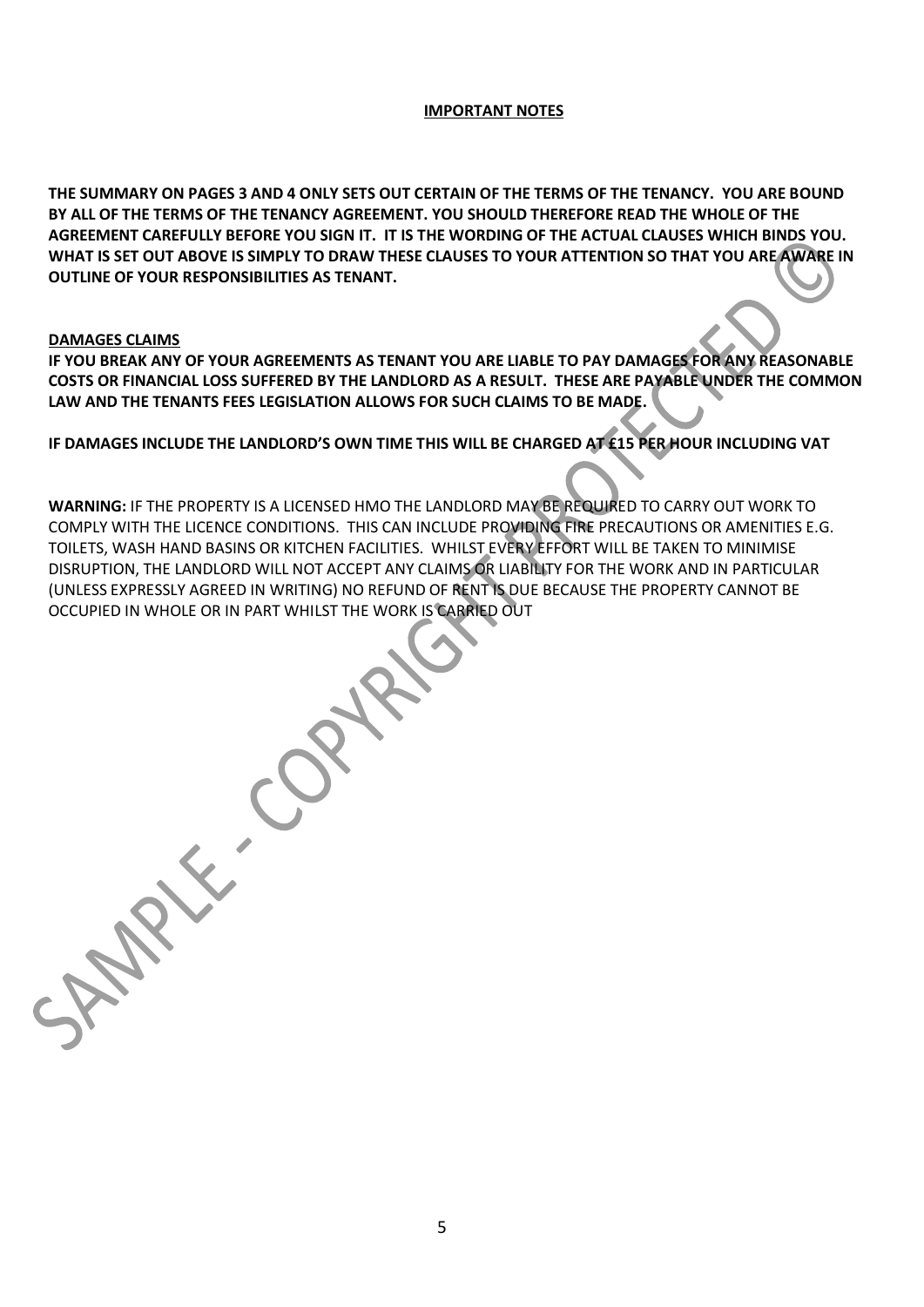# **LEEDS PROPERTY ASSOCIATION**

# **STANDARD TERMS**

# **2021 Edition (Post Tenant Fees Act 2019 Legislation)**

#### *INTERPRETATION*

- 1. In this Agreement the following definitions shall apply:-
- (1) references to "the Landlord" and "the Tenant" include their respective successors
- (2) where more than one person is "the Tenant", references to "the Tenant" are also references to any of them. The obligations of those persons shall be joint and individual. In the case of a joint tenancy each Tenant is wholly responsible for all rents due, i.e. if one or more Tenants fail to pay their contribution the other Tenant(s) are obliged to pay the shortfall and for any tenancy breaches.
- (3) references to "the Property" include references to any part or parts of the Property
- (4) references to "the Fixtures and Fittings" means the Landlord's fixtures and fittings, furniture and effects made available for the Tenant's use. This also includes individual items and replacement items
- (5) references in this Agreement to "the Term" or "the tenancy" include any extension of it. They also include any statutory periodic tenancy which may arise at the end of the Term
- (6) "Water charges" also includes sewerage charges
- (7) any obligation not to do any act or thing shall also be treated as an obligation not to allow anyone else to do such an act or thing
- (8) "the Property" means the premises let to the Tenant.
- (9) "Shared Accommodation" means accommodation (if any) being living accommodation or kitchen, washing or sanitary facilities which is not included in the letting but which is made available for use by the Tenant together with others including any Shared Accommodation specified in the Details.
- (10) "Common Areas" means any access to the Property which is not included in the letting but which is made available for use by the Tenant together with others.
- (11) If the Property forms part of a building then the Tenant's obligations relating to the Property shall also extend to the remainder of the building. Likewise, where there is any Shared Accommodation or Common Areas again those obligations shall also extend to the Shared Accommodation and the Common Areas. This applies even though these are not let to the Tenant. In particular, references to the Property shall where applicable also extend to the parts of the building of which the Property forms part the Shared Accommodation and the Common Areas in Clauses 9(2), (5), (8), (11), (12), (13), (14), (15), (16), (17), (23), (24),(25), (27), (28), (30), (32), (38), (42), (47), (48), (49), (50) (51), (52), (53), (54), (55), (56), (57) and (58). Clause 9(4) and (6) applies to any fixtures and fittings in the Shared Accommodation (if any) or in the Common Areas (if any) and Clause 10(4) applies to any keys or security devices for the building of which the Property forms part (where applicable).
- (12) References to the Fixtures and Fittings include any fixtures and fittings provided by the Landlord in the Shared Accommodation (if any) or the Common Areas (if any).
- (13) "Utility charges" include charges for water, gas, electricity, telephone (not a mobile), internet, broadband, cable and satellite television and the television licence
- (14) "Housing Benefit" includes the housing costs element of Universal Credit.
- (15) "the Details" means the Details of the Agreement. These form part of the Agreement.

# *LETTING OF THE PROPERTY*

2. The Property is let by the Landlord to the Tenant for the Term commencing on the Commencement Date and ending on the Termination Date at the specified time.

# *RENT*

3. The Rent payable shall be calculated at the annual rate specified in the Details. It shall be paid by the Tenant by payments in advance as provided for in the Details. All payments of Rent shall be made by the method specified in the Details. The Rent can be varied in respect of Council Tax under Clause 4(2) and 11.

# *COUNCIL TAX AND UTILITIES*

#### 4.

- (1) The Rent is exclusive of any Council Tax payable to the local authority and Utility Charges affecting the Property except where stated otherwise in the Details. This will be payable by the Tenant in addition to the Rent, unless indicated otherwise.
- (2) In the case of Council Tax if circumstances change so that there is a change in who is liable to pay the Council Tax, resulting in the Landlord becoming or ceasing to be liable or the Landlord becomes liable to pay Council Tax where the Property ceases to be exempt or if the Landlord is liable to pay the Council Tax and the amount of the tax payable alters, the Rent payable will be varied as provided in Clause 11.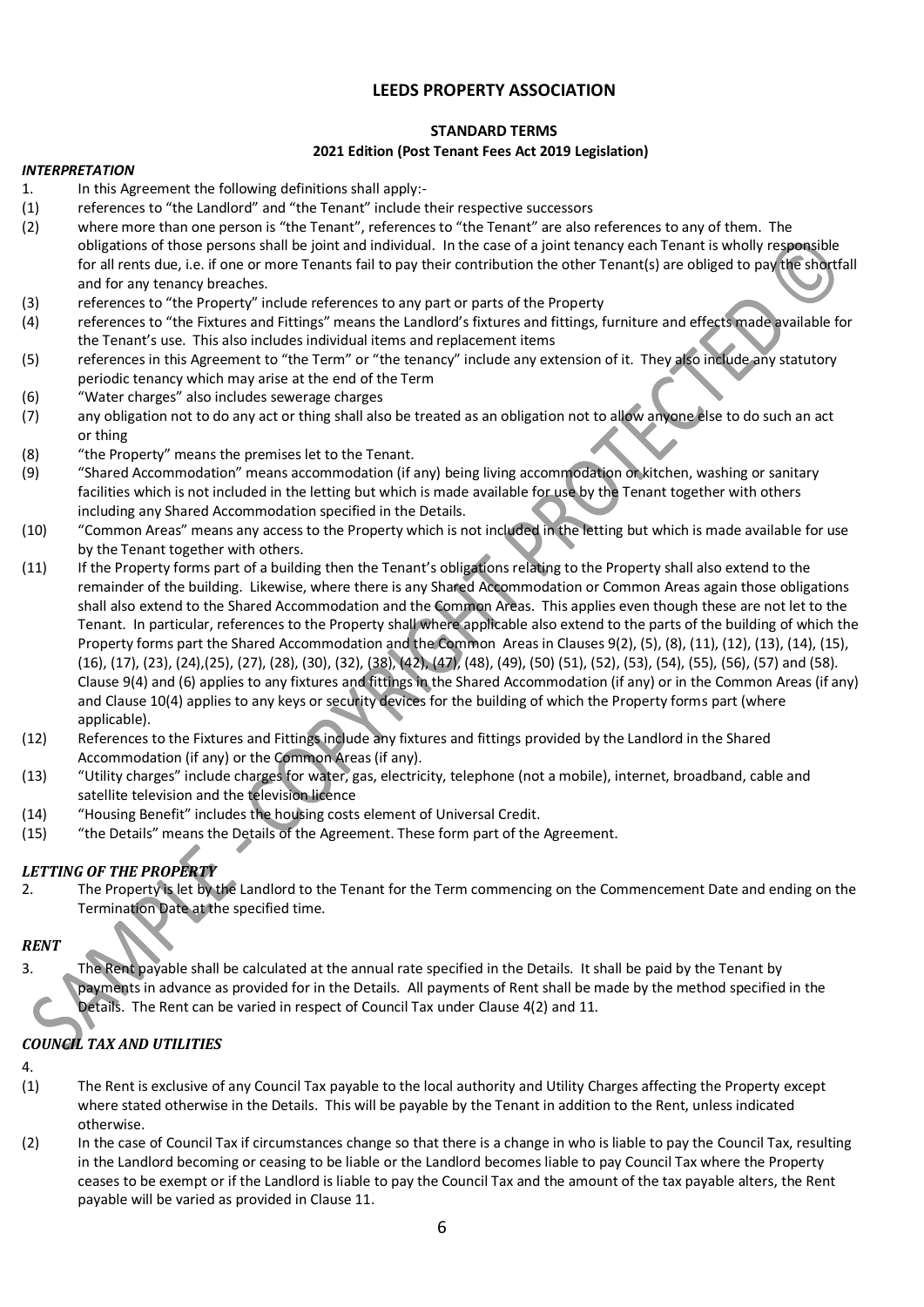#### *MAXIMUM NUMBER OF OCCUPANTS*

5. The maximum permitted number of occupants of the Property shall be the number of persons specified in the Details. No more than that number shall reside at the Property.

#### *SHARED ACCOMMODATION*

6. The Tenant shall have the right to use the Shared Accommodation (if any) but in common with such other persons as may be designated by the Landlord. The Tenant shall also have the use of the Common Areas (if any) for the purposes of gaining access to and egress from the Property in common with any other person who has a similar right.

#### *FIXTURES AND FITTINGS*

7. The tenancy shall include the Fixtures and Fittings together with the use of the same in the Shared Accommodation (if any) or the Common Areas (if any).

#### *THE DEPOSIT*

- 8.
- (1) On the signing of this Agreement the Tenant shall pay the Deposit to the Landlord. The Deposit must be protected by the Landlord within 30 days of receipt and the prescribed information must also be given, as required by law. The Deposit will be protected in the scheme stated in the Details and held by the person named in the Details. The Landlord is entitled to change the scheme by whom the Deposit is protected to another Government approved Tenancy Deposit Scheme and also alter the person by whom the Deposit is held but in either case the Landlord will notify the Tenant of any such change in writing.
- (2) The Deposit shall be security for the Landlord for
	- (i) any Rent or interest on unpaid rent which may become payable to the Landlord by the Tenant under this Agreement
	- (ii) damages payable to the Landlord if the Tenant breaks any of the Tenant's agreements under this Agreement
	- (iii) any unpaid accounts for Utility Charges for which the Tenant is liable. The Landlord shall be entitled to discharge such accounts on behalf of the Tenant
	- (iv) any default fee payable in the event of loss of keys or other security devices by the Tenant under this Agreement.
	- (v) any other permitted payment to the Landlord under Schedule 1 to the Tenant Fees Act 2019 which remains unpaid and which the Tenant is liable to pay.
- (3) The Deposit shall be returned to the Tenant after the Tenant has vacated the Property following the end of the tenancy (and the return of the keys) subject to any deduction which the Landlord is entitled to make from it.
- (4) The Landlord reserves the right to withhold the Deposit until the Landlord is satisfied that the appropriate authority will not claim the repayment of any Housing Benefit from the Landlord where Housing Benefit has been paid direct to the Landlord. If any overpayment is repaid then the equivalent amount is payable by the Tenant to the Landlord as arrears of the Rent.
- (5) The Deposit shall not be returned until the Landlord has received satisfactory proof that all utility charges have been fully paid by the Tenant. Repayment of the balance of the Deposit may be made where the Tenant is able to satisfy the Landlord acting reasonably that the total amount outstanding for utilities following the end of the tenancy is less than the amount of the Deposit, subject to any other applicable deduction.
- (6) No interest shall be payable on the Deposit (except where the Deposit is paid into one of the Government's Custodial Deposit Schemes, in which case it will be paid according to the Schemes' Terms and Conditions).
- (7) The Tenant shall not be entitled to refuse to pay any Rent because the Landlord is holding the Deposit.
- (8) Where there is more than one Tenant each of them agrees with the others that any one of them may consent on behalf of all of them to use alternative dispute resolutions under a Government approved tenancy deposit scheme to deal with any dispute about the deposit.
- (9) The person named as the nominated Lead Tenant is appointed as Agent for each person named as the Tenant and any third party to deal with the Deposit or any dispute in respect of the Deposit. The nominated Lead Tenant may be changed by a majority of the persons who comprise the Tenant so long as any changes are notified in writing to the Landlord. In the case of a joint tenancy if no nominated Lead Tenant is appointed the first named Tenant is appointed to act as such. This clause
	- shall only operate where permitted by the rules of the Tenancy Deposit Scheme which protects the Deposit.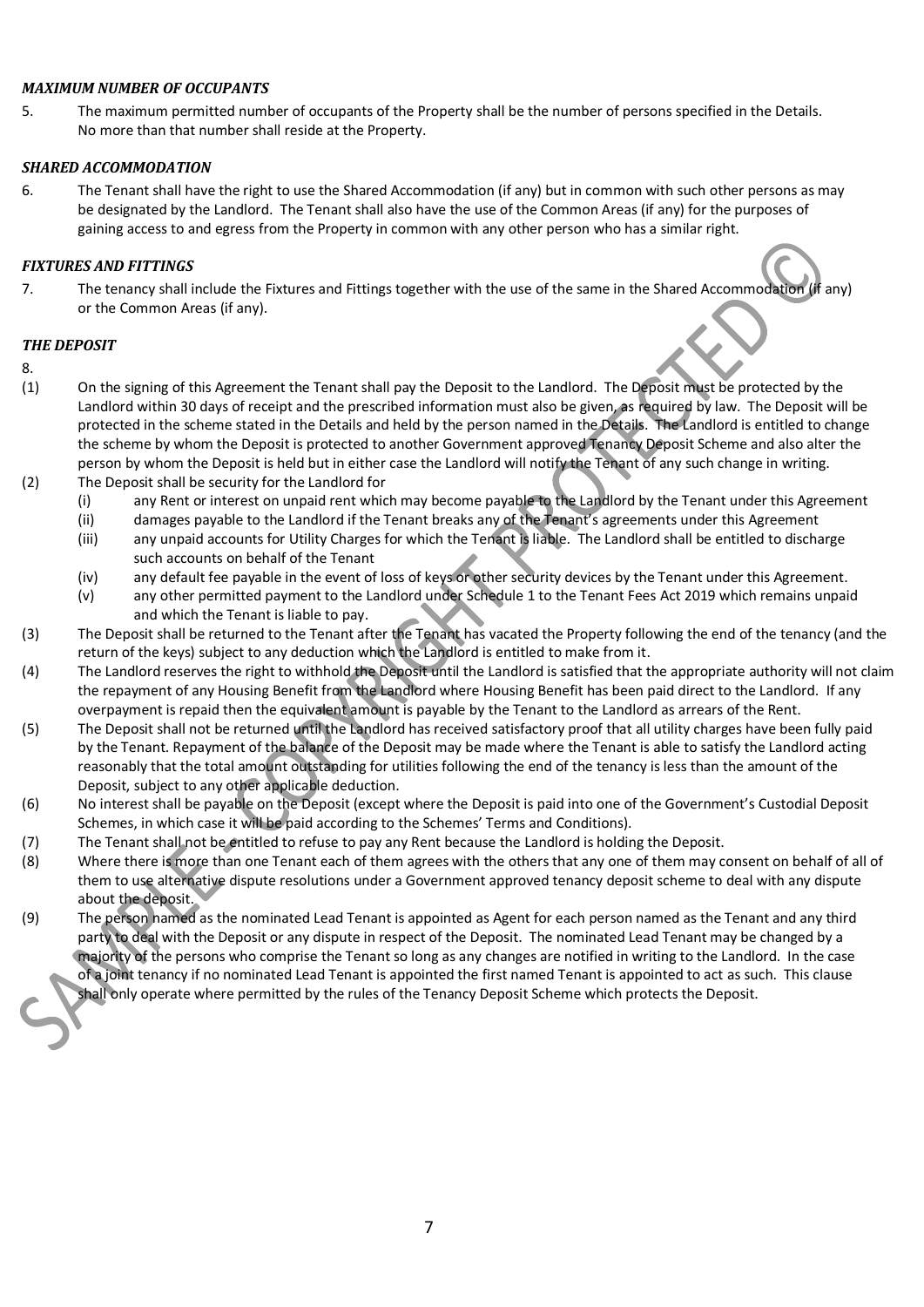# *TENANTS' AGREEMENTS* **NB: If the Tenant breaks any of the agreements a claim for damages may be made by the Landlord**

9. The Tenant agrees with the Landlord as follows:

# *Rent*

(1) to pay the Rent as provided in this Agreement

# *Care of the Property etc*

(2) to take reasonable care of the Property and the Fixtures and Fittings

# *Internal Repairs and Decoration*

- (3) to keep the interior of the Property in good repair and in good decorative condition (fair wear and tear excepte
- (4) to keep the Fixtures and Fittings in good repair and condition (fair wear and tear excepted)
- (5) to make good all damage to the Property caused by the Tenant or any person residing in or visiting the Property (fair wear and tear excepted). This includes any damage caused by stiletto heels or the like.
- (6) to repair or replace any of the Fixtures and Fittings which have been broken, lost, stolen, damaged or destroyed during the Term where caused by the Tenant or any person residing in or visiting the Property, including cases where this is due to their negligence (fair wear and tear excepted)

# *Access*

- (7) to permit the Landlord and others authorised by the Landlord at all reasonable times on not less than 24 hours notice (other than in case of emergency) to enter upon the Property. This is to allow the Landlord to examine the condition and use of the Property or the Fixtures and Fittings. The Landlord may also enter:-
	- (i) to carry out repairs, to decorate or improve the Property or the Fixtures and Fittings
	- (ii) to repair, decorate or improve any adjoining premises
	- (iii) to carry out any obligation placed upon the Landlord by law
	- (iv) to carry out any routine checks
	- (v) to carry out the recommendations or requirements of the local authority or any accreditation scheme of which the Landlord is a member
	- (vi) to carry out any works required by any licence affecting the Property or to comply with the conditions of any such licence.
	- (vii) to obtain access for any other part of the building of which the Property comprises part and there is no other convenient means of access

A photographic/video record may be taken on an inspection.

# *Insurance*

(8) not to do anything as a result of which the insurers may refuse to pay a claim under any policy of insurance on the Property or on the Fixtures and Fittings or to cause the rate of premium on any such policy to be increased where the relevant details of the policy have been made available to the Tenant

# *Transfer of the Tenancy and Subletting etc.*

- (9)
- (a) not to assign or novate the tenancy by adding or substituting a new tenant or part with or share the possession of the Property except with the Landlord's prior written consent (such consent not to be unreasonably withheld). The Tenant will be required to pay the Landlords' reasonable administration/other costs relating to any Assignment or adding or substituting a new tenant amounting to £50 including VAT or if greater the reasonable costs, evidenced in writing
- (b) not to sub-let the Property
- (c) not without the prior written consent of the Landlord (such consent not to be unreasonably refused) to allow any person to reside in the Property other than a person named in the Agreement as the Tenant

# *Access for Viewings*

(10) unless otherwise arranged on not less than 24 hours notice to allow the Property to be viewed at all reasonable times by the person who is or is acting on behalf of a prospective purchaser or tenant of the Property authorised by the Landlord or the Landlords' Agents

# *No Illegal Use etc.*

(11) not to use the Property for any illegal or immoral purpose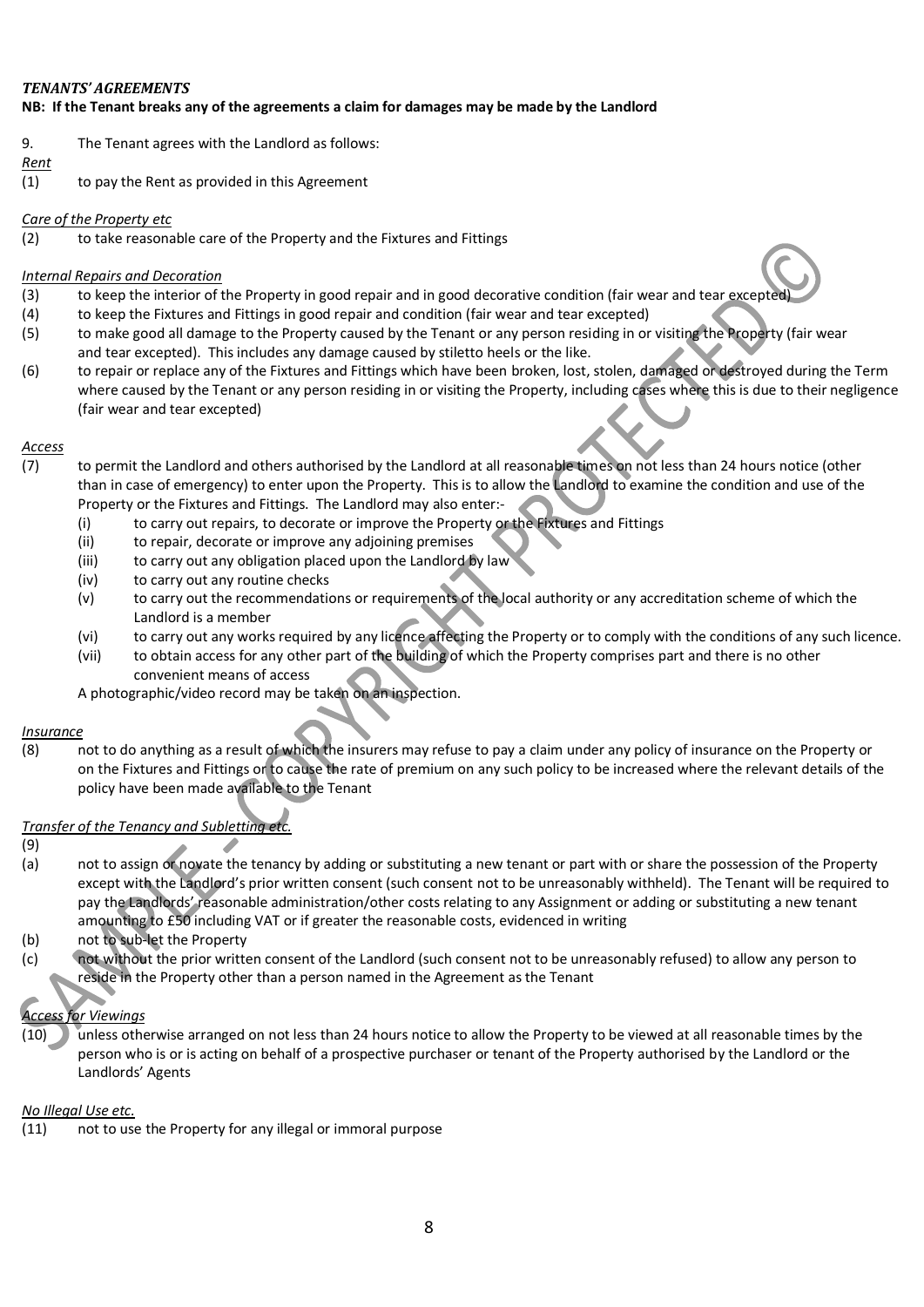# *No Inflammable Items*

(12) not to keep or bring upon the Property any articles of a specially combustible or specially inflammable or dangerous nature. This includes candles and chip pans (except electrically operated thermostatically controlled chip pans). This does not prohibit matches or aerosol cans in normal quantities

# *Furniture*

(13) not to bring any furniture onto the Property without the Landlord's prior written consent (such consent not to be unreasonably withheld) and in any event not to bring any article on to the Property which does not comply with the safety regulations for furniture and furnishings. Details of these regulations may be obtained from your local Council, Fire and Rescue Authority or Trading Standards Office. Any furniture belonging to the Tenant shall be removed at the end of the tenancy by the tenant

#### *ANTI SOCIAL BEHAVIOUR (ASB)*

#### *Nuisance/Annoyance*

(14) not to do anything on or in connection with the Property or garden/yard which shall be a nuisance, annoyance or cause damage (which includes graffiti) to the Landlord's Property or to any neighbouring or adjoining or adjacent property or the owners or occupiers of such property or to any person who is lawfully in the vicinity of the Property. This also includes playing loud music inside or outside the Property at any time. This clause also applies to visitors/guests (whether invited or uninvited) at the Property whose behaviour you are responsible for

#### *Parties*

- (15)(a) not to hold any party at the Property without the prior written consent of the Landlord (such consent not to be unreasonably withheld) where the application is made in accordance with paragraph 15(b)
- (b) to apply to the Landlord not later than 7 days before the date of any proposed party and to supply to the Landlord details of the proposed arrangements for such party
- (c) to comply with any reasonable conditions which the Landlord may impose as regards the arrangements for the party
- (d) to ensure that the party is held by private invitation only and that no party is publically advertised whether by social media or otherwise

#### *DJ/Music Decks, Amplifiers and Speakers (whether owned or hired)*

(16) not to use inside or outside the Property at any time DJ/music decks, amplifiers and high-volume speakers which are likely to cause annoyance to the neighbourhood

# *Legal Warning Notices*

(17) To comply with any and all legal warning notices whether verbal or written served by the Local Authority, the Landlord or Letting Agent, or the Police and University

# **NB: If the tenant fails to comply with any warning notices, and the nuisance/annoyance /ASB escalates, the Landlord reserves the right to terminate the contract under Section 21 or Section 8 of the Housing Act 1988 using Grounds 7a or 14. Such action could seriously affect a Tenants future prospects of securing rented accommodation**

#### *Fireworks*

(18) Fireworks must not be stored or used in the garden/yard or surrounding area under any circumstances

# *Utilities*

- (19)(a) to pay all utility charges for the Property (unless the Rent is specified as being inclusive of the same) or where appropriate a fair proportion of the same if the supply is shared
- if the Rent is inclusive of electricity, water or gas the Tenant agrees that the use of the utility in question will be fair and not excessive and the Landlord reserves the right to charge for any such excessive use where the use exceeds the Landlord's fair use policy as notified to the Tenant in writing.
- (c) If the Landlord is required to pay Utility Charges which the Tenant is responsible for paying under this Agreement the Tenant will reimburse the Landlord for them in full within 14 days of written demand.
- (20)(a) the Tenant will notify the Landlord if required in writing as to the identity of any utility supplier at the time if any Utility Supplier is changed. In all cases where notification is given this must include the account reference number, together with the name(s) of the account holder(s). Such notification to the Landlord must be in writing.
- (b) not to install any prepaid/token meter.
- (c) not to install any smart meter on the Property without first notifying the Landlord and obtaining the Landlord's consent (such consent not to be unreasonably withheld).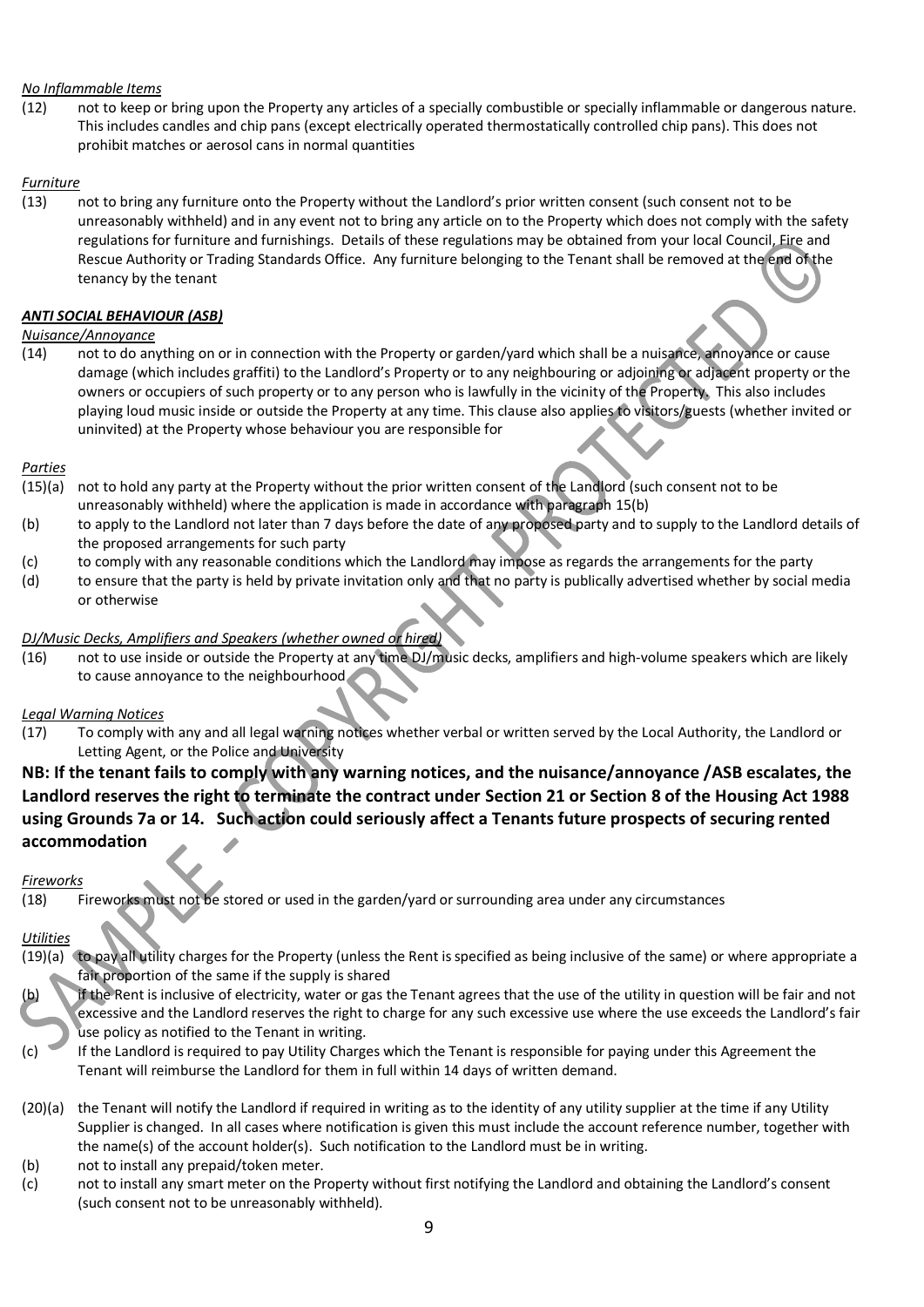#### *Pets etc.*

(21) not to keep animals or birds or other pets at the Property except with the prior written consent of the Landlord (such consent not to be unreasonably refused or delayed) but any such consent may be withdrawn at any time for good reason. If consent is given, it may be given on the understanding that the Tenant pays an additional sum as a Deposit. Alternatively, agreement should be reached for new rent arrangements to be made. In both instances, the Landlord will provide a Pet Addendum.

*NB. The total deposit must not breach the deposit cap requirements under the Tenants Fee Act 2019, which is an amount equal to five weeks rent where the annual rent does not exceed £50,000 and must be protected in an authorised tenancy deposit scheme*

#### *Residential Use Only*

(22) to use the Property for private residential purposes only

#### *Locks*

(23) not to fit or change any lock in the Property without the Landlord's prior consent (such consent not to be unreasonably withheld unless existing locks form part of the Landlord's master key system. Any new lock which is fitted or changed must be a thumb turn lock. It must be fitted in a good and proper workmanlike manner and according to the Landlord's reasonable requirements (not including any obligation to use a contractor unless the Tenant chooses to do so). If any lock in the property is fitted or changed then the Landlord must be provided with a spare key for the new lock. Any replacement lock and all keys for any replacement lock shall become the property of the Landlord.

# *Heaters*

(24) not to keep or use any paraffin heater, liquid petroleum gas heater or portable heater in the Property

#### *Removing/Storing/Relocating Furniture*

(25) not to remove any of the Fixtures and Fittings (including Furniture) from the Property or store the same in the cellar, yard or garden of the Property (if any). Redundant furniture should not be relocated into the garden/yard. Upon vacating the Property the Tenant shall leave the Fixtures, Fittings and Furniture in the same place in which they were at the Commencement Date, unless these have been removed by the Landlord

# *Children*

(26) not to permit any person under the age of 16 to sleep in the Property without the prior written consent of the Landlord (such consent not to be unreasonably refused)

#### *Alterations*

- (27) not to make any alterations in or additions to the Property or cut into or injure any part of the Property without the prior written consent of the Landlord (such consent not to be unreasonably refused) but the Landlord shall be entitled to require any such alterations or additions to be reinstated at the end of the Term, if this is reasonable
- (28) not without the prior written consent of the Landlord (such consent not to be unreasonably refused) to decorate the Property, but only in such colours and using such materials as are first approved in writing by the Landlord acting reasonably. If the Landlord uses standard colours, the Tenant will be required to reinstate the decorated area to the Landlord's preferred colour scheme to a good standard at the expiry of the tenancy

# *Leaving Property Vacant – Stop Tap*

(29) before leaving the Property vacant at any time other than for a short period, to ensure that the stop tap for the water supply is turned off

# *No alterations to the Utility Installation etc*

(30) not without the Landlord's prior consent to tamper or interfere with or make any alterations or additions to the electrical, gas, plumbing, heating, fire alarm or detection or security systems or any meters or installations in the Property

#### *Cleaning*

(31) to keep the Property, including the windows, in a clean and tidy condition throughout the tenancy. In the case of the Shared Accommodation (if any) to ensure that there is a cleaning rota which is properly adhered to for the cleaning of the Shared Accommodation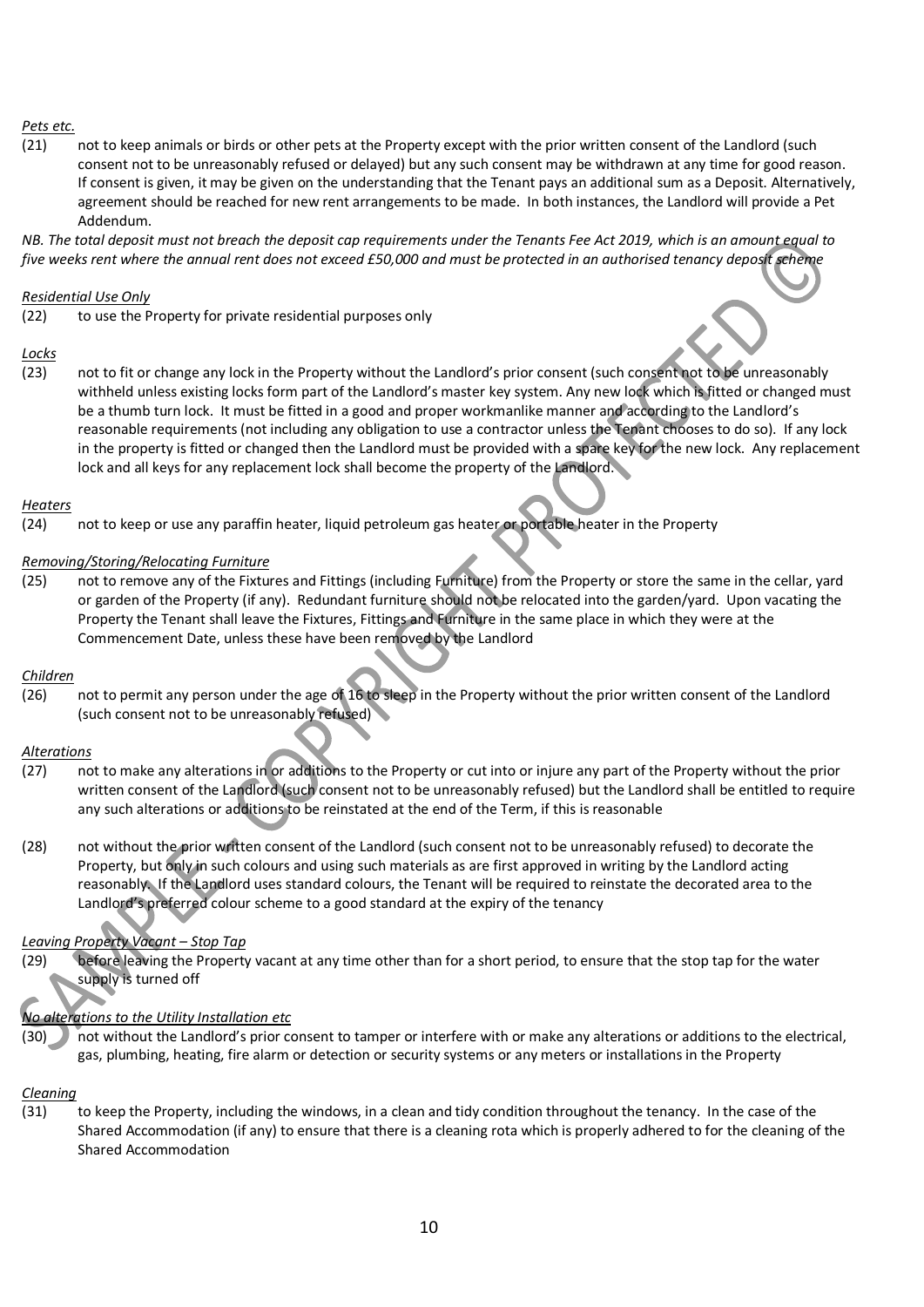# *Refuse*

- (32)(a) to remove all rubbish from the Property and to place the same within the dustbin, wheelie bin or receptacles provided
- (b) in the case of dustbins or wheelie bins to ensure that all rubbish is placed and kept inside plastic bin liners inside such dustbins or wheelie bins
- (c) to comply with any recycling arrangements relating to refuse disposal
- (d) to comply with all the local authority requirements regarding the storage or disposal of waste including when to put out and take in any bin. If there is a bin storage area, not to leave wheelie bins on the pavement other than on collection days

# *Vermin*

(33) if there are any vermin in the Property to notify the Landlord immediately and in writing. The Tenant shall take such reasonable steps as may be reasonable to eradicate the vermin but not extending to the employment of a contractor to do so unless the Tenant opts to employ a contractor (but which in any case does not involve any work to the structure or fabric of the Property)

#### *Cold Weather Protection*

(34) in cold weather to protect the Property from frost by providing adequate heating for the Proper

#### *Disposal of Fat etc. and Drains*

- (35) not to dispose of fat, rice or any other similar matter into the drain, sinks or waste serving the Property in order to prevent them from being blocked
- (36) to clear all blockages and stoppages to any drain, sink, bath, shower, toilet or other waste serving the Property resulting from any misuse or default by the Tenant or anyone residing in or visiting the Property
- (37) to keep the garden (if any) and drain gullies clear of leaves and litter, unless otherwise agreed in writing.

#### *Ventilation*

(38) to ensure that the Property is kept properly ventilated

#### *Shared Accommodation/Common Areas*

- (39) not to place or leave anything which may obstruct the Shared Accommodation (if any) or the Common Areas (if any) in the Property
- (40) not to interfere with the use of the Shared Accommodation (if any) or the Common Areas (if any) by any other person authorised to use the same

#### *Council Tax*

- (41)(a) to pay all Council Tax relating to the Property payable to the local authority unless the Rent is specified as being inclusive of this tax (subject to the provisions of Clauses 4(2) and (11))
- (b) The liability to pay Council Tax applies even where any of the persons who are the Tenant or any of the residents of the Property are disregarded for Council Tax.
- (c) Unless the Property is exempt each person who is the Tenant is liable to contribute and pay to the Tenant who is liable for the Council Tax a share of the amount payable by that Tenant. This must be shared equally between all of the persons named as Tenant including those who would otherwise be disregarded when determining who is liable to pay (unless they agree otherwise between them).

# *Break Ins*

(42) if the Property is broken into, not to arrange for the same to be boarded up or repaired without the express prior approval of the Landlord or the use of the Landlord's approved contractor for this purpose as notified to the Tenant. Otherwise the Landlord may withhold payment for non approved contractors. The Landlord will only be responsible for meeting the cost of an approved contractor.

# *Leaving the Property Secure*

(43) to leave the Property in a safe and secure condition when the Property is unattended at any time

# *Fire Hazards/Smoking*

(44) not to do anything which may create a fire or safety hazard at the Property, including not smoking where this is prohibited. This includes not overloading electrical sockets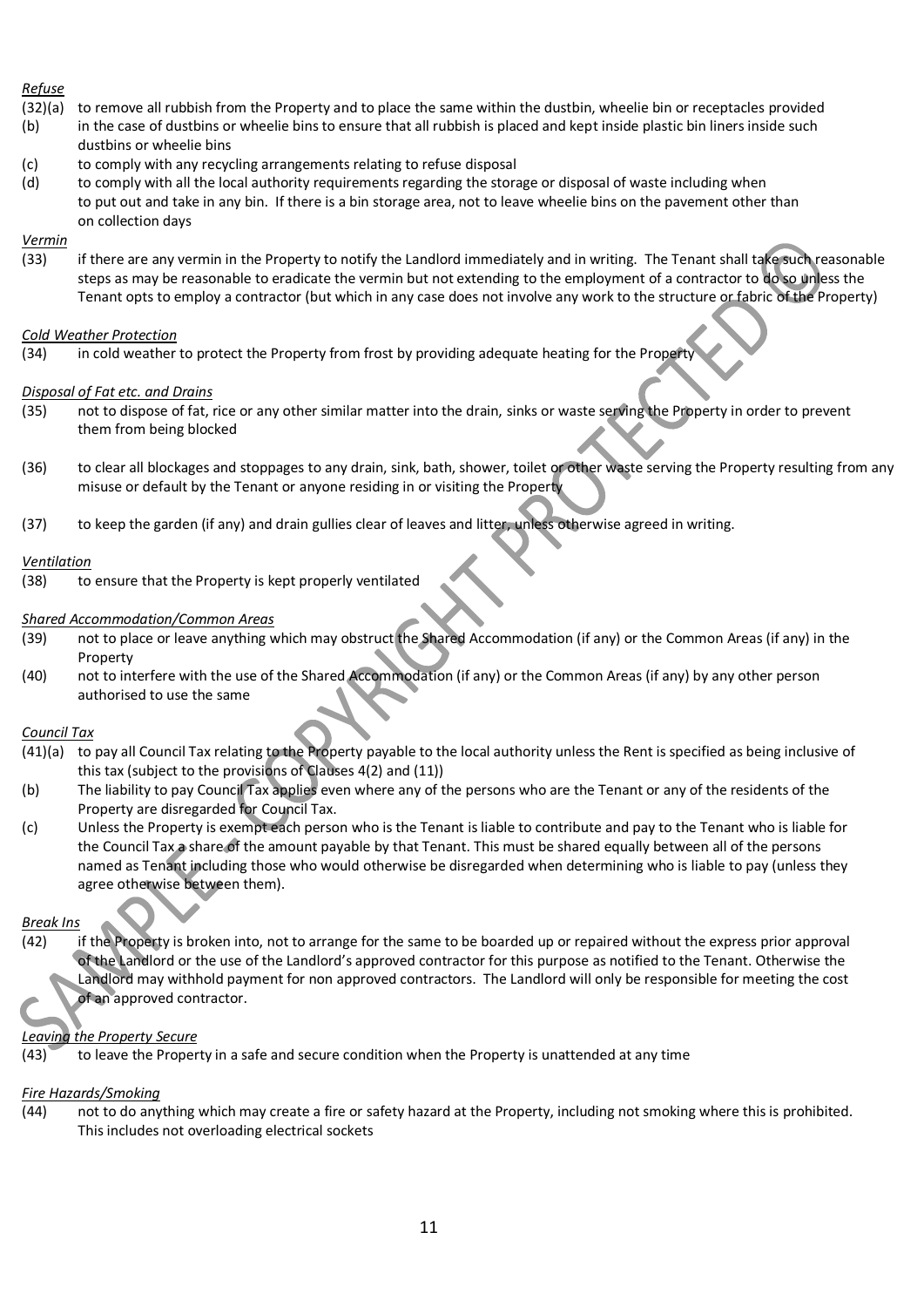#### *Notification of Repair where this is the Landlord's Responsibility*

(45) The Tenant must notify the Landlord in writing without delay in the event of any damage or defects at the Property or to the Fixtures and Fittings which the Landlord is liable to repair.

#### *Interest on Rent Arrears*

(46) to pay interest at the rate of 3% per annum above the base rate of the Bank of England on any rent which is in arrears at the end of the period 14 days from the day on which it became due under this Agreement (such interest to be paid both before and after any Court Judgment). The Tenant Fees Act 2019 allows for a default charge in this situation.

#### *Legal Requirements*

(47) to comply with all requirements imposed by law in relation to the Property (except for any which the Landlord is obliged by law to observe) and not to do anything which is a breach of any term of any licence relating to the Property

#### *Testing Alarms etc. and Replacing Batteries*

- (48) the Tenant shall carry out any test (including any visual inspection) required to the fire or carbon monoxide detection and emergency lighting (if applicable) and burglar alarm systems (if any) at the Property
- (49) to replace the batteries in any non-hard-wired fire detectors or carbon monoxide detectors where necessary. Where it would be unsafe for the Tenant to do so then the Landlord will arrange for the fitting of the same and take responsibility for the cost of doing so.

#### *Light Bulbs/Spotlights*

(50) that the Tenant shall be responsible for the supply and fitting of light bulbs/spotlights within the Property. Where it would be unsafe for the Tenant to do so then the Landlord will arrange for the fitting of the same and take responsibility for the cost of doing so.

#### *Bicycles etc.*

(51) the Tenant must not bring bicycles, motorcycles or prams into the Property without first obtaining the Landlord's written permission, such permission not to be unreasonably withheld. Hallways and fire escape routes must not be impeded

#### *Blu Tack etc.*

(52) not to use blu tack or any similar adhesive substance or sellotape which damages any paintwork/wall covering at the Property

#### *To Let Boards etc.*

(53) to allow the Landlord or the Landlord's Agent to display "For Sale" or "To Let" boards on the outside of the Property

# *Burglar Alarm (if provided)*

(54) not to change the burglar alarm code without the Landlord's written permission, such permission not to be unreasonably withheld and to notify the Landlord of any changed code in writing

# *Vacating the Property*

(55) to vacate the Property no later than the time specified in the Details and leave the Fixtures and Fittings at the determination of the Term in a clean state and in good condition (fair wear and tear excepted) and in accordance with the Tenants' agreements contained in this Agreement

# *Garden/Yard*

- (56)(a) unless the Landlord/Letting agent has indicated that they are responsible for the upkeep, to keep the garden/yard (if any) in a tidy condition properly maintained and to keep any grass cut on a regular basis, as long as the Landlord has provided suitable equipment
- (b) The garden/yard (if any) must be kept clean and tidy at all times, free of any litter, glass, bottles, cardboard etc throughout the tenancy

#### *Proof of Payment of Utilities*

(57) to provide the Landlord without delay with satisfactory proof of payment for all utilities in respect of the Property for the tenancy once it has ended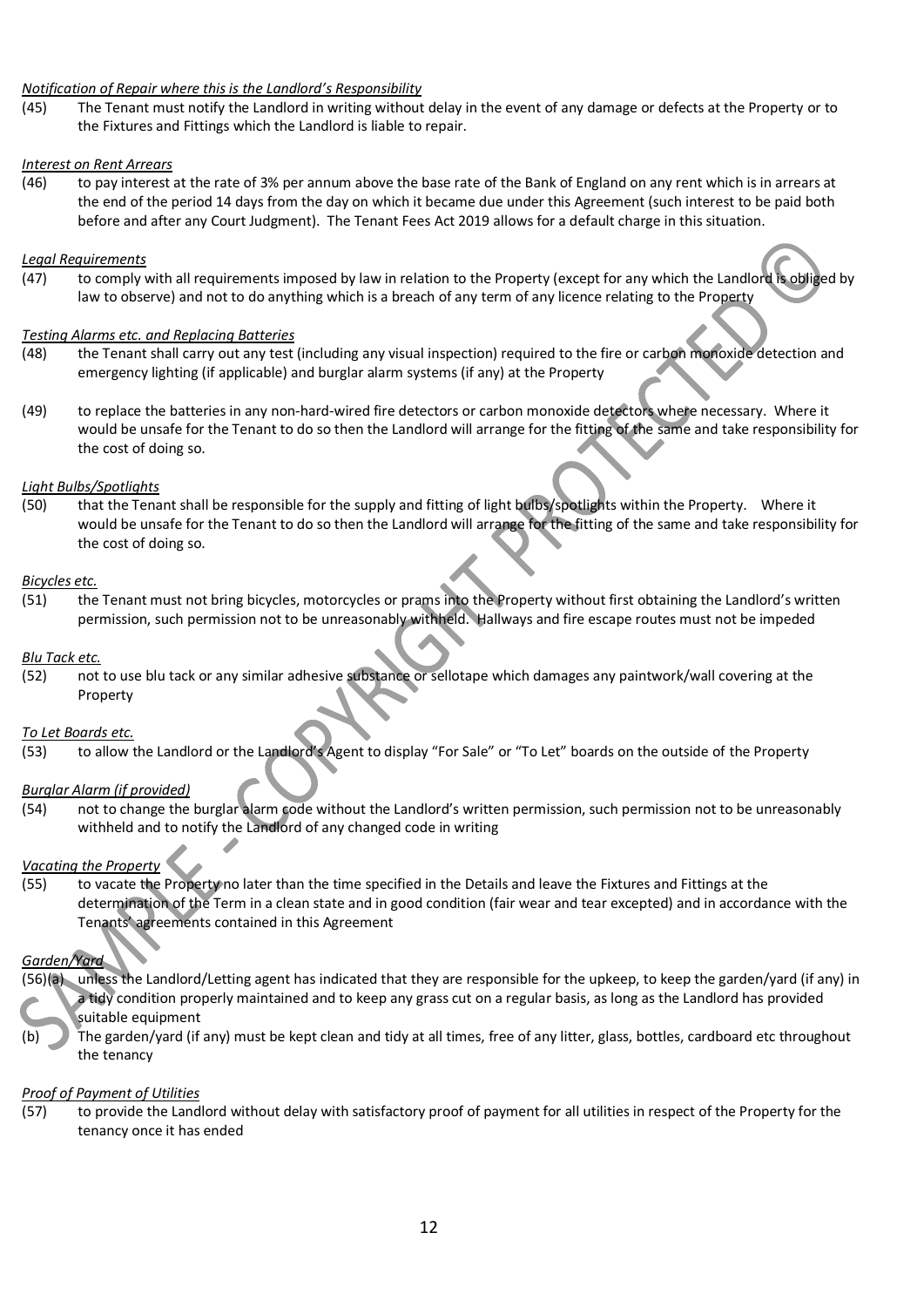# *Return of Keys*

(58) to return the keys of the Property to the Landlord/Agent on the agreed Termination Date and at the agreed time or at the end of the tenancy (whichever is sooner).

# *Bed Bugs*

(59) that evidence of bed bug infestation within the Property shall be reported immediately to the Landlord in writing

# *Costs of Variations to the Tenancy Agreement*

(60) To pay the Landlord's reasonable administration/other costs relating to any variation to this Agreement which may be agreed to by the Landlord amounting to £50 including VAT or if greater the reasonable costs, evidenced in writing. The Landlord is under no obligation to agree to any such variation.

# *OTHER AGREEMENTS*

- 10. It is agreed as follows: -
- (1) if the Tenant is at least 14 days late in paying the Rent or any part of it, whether or not the Rent has been formally demanded, then, subject to any statutory provisions, the Landlord may forfeit (i.e. bring to an end) the tenancy and recover possession of the Property. (Note: This clause does not affect any rights of the Tenant under the Protection from Eviction Act 1977). The Landlord may only exercise this right by Court action whilst anyone is residing at the Property
- (2) the Landlord may terminate this tenancy on any of the Grounds specified in Schedule 2 of the Housing Act 1988 (which includes non-payment of Rent, breach of the Tenancy Agreement and nuisance/annoyance)
- (3) this Agreement shall take effect subject to the provisions of Section 11 to 16 of the Landlord and Tenant Act 1985. This sets out the Landlords' repairing obligations in respect of the structure and exterior and certain installations in the Property
- (4) the Landlord may make a reasonable charge to the Tenant for lost keys or other security devices for the Property. The charge will be the reasonable costs incurred by the Landlord, evidenced in writing. If it is appropriate to do so in the circumstances, these costs can include the costs of replacing locks or modifying security devices. It may be necessary to take these steps in relation to locks or security devices within the house/building of which the let forms part where applicable
- (5) the provisions of Section 196 of the Law of Property Act (which sets out how Notices can be served) shall apply to any Notice authorised or required to be served under this Agreement or under any statutory enactment. Additionally, service can be effected by first class post. It can also be effected on the tenant by post at the Property **NOTE:** Combining these provisions with Section 196 means that service can be effected as follows –

- (a) On the Landlord or the Tenant at their last known place of abode (i.e. residence) or business
- (b) On the Tenant by being affixed to or left at the Property
- (c) On the Landlord by registered post, signed for post or first class post at their last known place of abode or business
- (d) On the Tenant by registered post, signed for post or first class post at the Property
- (6) the Landlord shall not be liable for any interruption in or failure to provide any facility or service which the Landlord undertakes to provide which is caused by circumstances beyond the reasonable control of the Landlord
- (7) the Landlord shall not be liable to the Tenant for any loss or damage of any kind resulting directly or indirectly from any burglar alarm being inoperative (wholly or partially) whether due to the same being out of repair, inoperative or not activated
- (8) this Agreement is not intended to confer any rights on third parties under the Contracts (Rights of Third Parties) Act 1999
- (9) The Landlord shall be entitled to retain a set of keys for the Property to be used:-
	- (i) in an emergency
	- (ii) if the Property is unoccupied
	- (iii) where arrangements for access have been agreed with the Landlord
	- (iv) to carry out repairs which have been notified to the Landlord by the Tenant or
	- (v) to carry out the Landlords' legal obligations
- $(10)$  If the Property is damaged by fire or any other risk against which the Landlord effects insurance so that it cannot be occupied, the Rent shall be suspended until the Property is reinstated
- Any of the Tenant's furniture or belongings which remain at the Property once the tenancy has ended and the Tenant has vacated shall be treated as abandoned. The Landlord shall be entitled to deal with or dispose of any such items as the Landlord sees fit.
- (12) The obligations owed to the Landlord by any person who is the Tenant shall cease to be of effect when that person enters into permitted Assignment of the tenancy but this does not cancel liability for any breach occurring before the date of the Assignment or affect any Guarantee given by such person to the Landlord
- (13) If during the term the Landlord carries out any works to provide facilities or amenities at the Property (including fire precautions or the provision of a new bathroom, kitchen, toilet or wash hand basin) so as to comply with the conditions of any licence affecting the Property then: –
	- (i) the Tenant shall have no claim against the Landlord and the Landlord shall be under no liability to the Tenant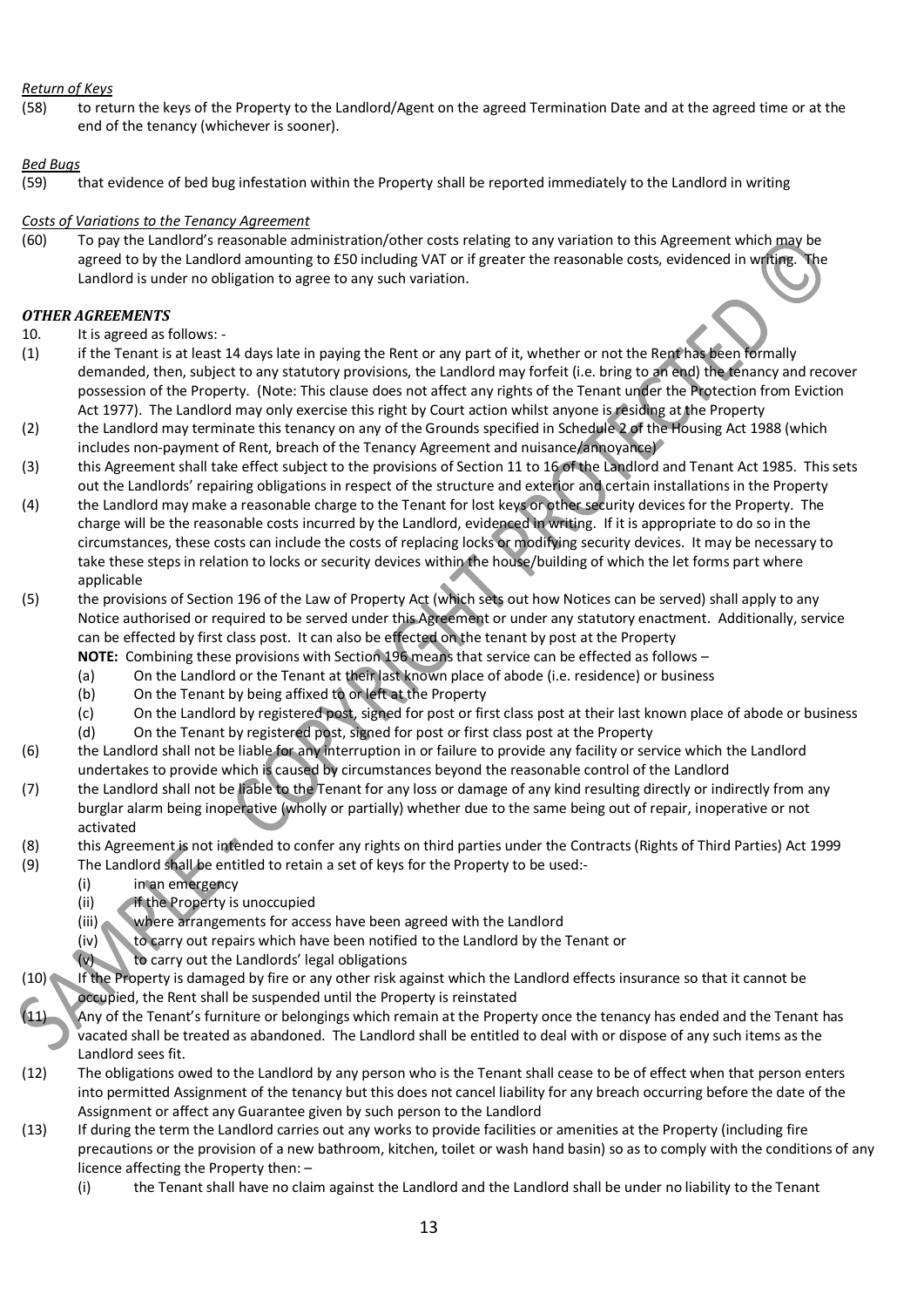(ii) the Tenant shall not be entitled to any reduction or refund in respect of the Rent (except in respect of any expressly agreed with the Landlord prior to the work being carried out)

These provisions will apply even if all the Property or any part of the Property is temporarily incapable of being used, but subject to the Landlord taking all reasonable and practicable steps within his power to minimize any consequent disruption.

- (14) The Tenants own furniture and belongings at the Property shall be at the Tenant's risk. The Landlord shall not be liable to the Tenant for any loss or damage to the Tenant's belongings or of any other kind (including loss or damage resulting directly or indirectly from any burglar alarm being inoperative for any reason) unless due to the Landlord's negligence default or breach of any of the terms of this Agreement
- (15) If the Details provide that Rent must be prepaid, the Landlord will refund any prepaid payment of Rent which relates to a rental period beginning after the tenancy ends (subject to the rights of the Landlord to set off any Rent or other money payable to the Landlord by the Tenant).
- (16) If and to the extent that the Landlord's own time is recoverable this shall be charged at the rate of £15 per hour including VAT

# **11. COUNCIL TAX – VARIATIONS TO THE RENT**

- (1) Any change in the amount of Rent under this Clause shall take effect on the day the change of circumstances relating to Council Tax takes effect (but where the rental periods are longer than calendar monthly it shall take effect on the day when the change of circumstances took effect ).
- (2) The circumstances where a change in the Rent and the amount of the increase or reduction required are:-
- (a) Where the Tenant (or a third party) was previously liable to pay the Council Tax for the Property (or would have been but for the Property being exempt from Council Tax) if the Landlord becomes liable then the amount of the Rent for the Property shall be increased by a sum equivalent to the Council Tax for the Property payable by the Landlord as a result following the change taking effect.
- (b) Where the Landlord was previously liable to pay the Council Tax for the Property but the Tenant (or a third party) becomes liable (including a case where the Landlord became liable following the removal of an exemption but the Property subsequently again becomes exempt) the amount of the Rent shall be reduced by a sum equivalent to the amount of the Council Tax for the Property which the Landlord was paying immediately before the change took effect.
- (c) Where the Landlord is liable to pay the Council Tax if the amount of Council Tax payable for the Property is increased or reduced for any reason then the amount of the Rent shall be increased or reduced by a sum equivalent to the increase or the reduction (as the case may be) including an increase or reduction in the amount of Council Tax or a change in banding or the application or removal of a discount or disregard or change in the amount of any discount.
- (d) Where the Rent has been fixed exclusive of Council Tax on the assumption that the Property is exempt but the exemption does not apply for any reason and as a result the Landlord becomes liable to pay the Council Tax the amount of the Rent shall be increased by a sum equivalent to the Council Tax payable by the Landlord for the Property as a result.
- (3) If the Property is part only of a dwelling the amount of the variation in the Rent shall be calculated by applying a fair share of the Council Tax as being payable in respect of the Property as determined by the Landlord acting reasonably. In this case where the Landlord is or becomes liable to pay the Council Tax the fact that the Tenant or some other tenant of the dwelling is disregarded for Council Tax purposes shall be ignored.
- (4) This Clause shall be applied in accordance with any determinations made by the local authority (or the First Tier Tribunal) and the Landlord shall notify the Tenant of the revised amount of Rent payable as soon as is practicable after any change in circumstances and any underpayment or overpayment in consequence shall be payable no later than 14 days after the date of such notification. Refunds of overpayments can be credited against rent payable at the option of the Landlond.
- (5) The Tenant shall be entitled to request copies of any related notifications or correspondence with the local authority or First Tier Tribunal.
- (6) If the Property is part only of a dwelling then if there is a change of circumstances in respect of the dwelling this Clause shall apply appropriately to increase or reduce the Rent.
- (7) The provisions of this Clause shall be applied retrospectively if need be in the event of any change in liability, application or removal of an exemption, or change in the amount of Council Tax payable and time shall not be of the essence.  $(8)$ 
	- (a) When calculating the amount of any variation in the Rent under this Clause both the current annualised Rent and the amount of the Council Tax to be added or subtracted (or where applicable the amount of the increase in or reduction in Council Tax) shall be converted to a daily rate.
	- (b) The daily rate of the Council Tax (or if applicable the increase or reduction in Council Tax) shall be added to or subtracted from the daily rent as required.
	- (c) The resulting amount shall be multiplied by the number of days in the rental periods applicable to the tenancy. However where the rental periods are calendar monthly the daily amount shall be multiplied by 30.4 and where the rental periods are quarterly by 91.25. In the event that the length of the rental periods is not regular then the resulting amount shall be multiplied by the number of days in each individual rental period.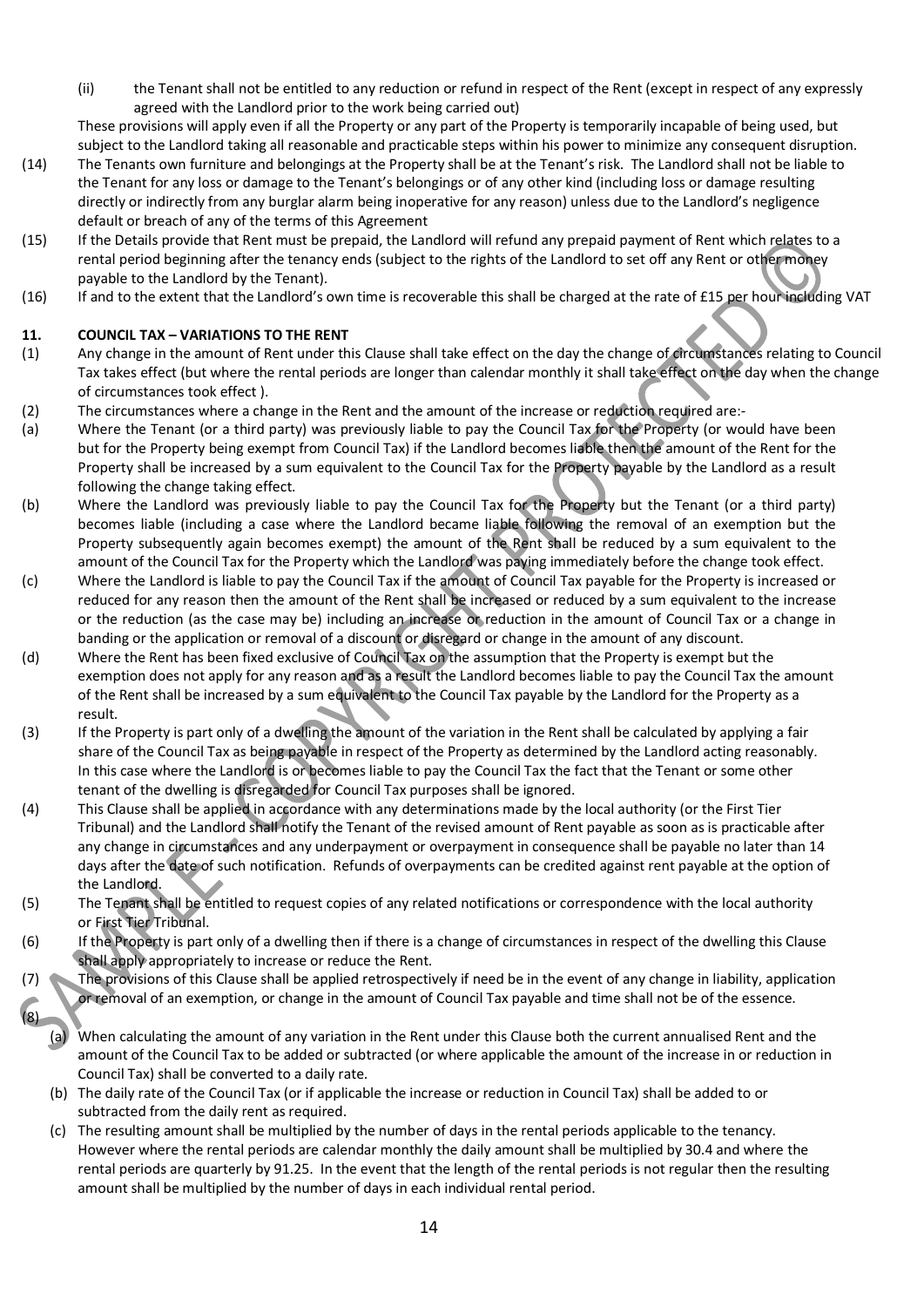- (d) The amount of rent payable per rental period shall then be increased or reduced as required correspondingly.
- (e) Where the change in the rent is to take effect part way through any rental period such apportionment shall be made as may be necessary to give effect to any increase or reduction in the Rent so that it shall take effect as provided in subclause (1) of this Clause.
- (f) Any other necessary apportionment shall be made on a daily basis so as to give effect to the provisions of this Clause.
- (9) In this Clause "dwelling" means a building or part of a building to which a band is assigned for Council Tax purposes under the Local Government and Finance Act 1992 and "rental period" is the period of time in respect of which the Rent is payable under this Agreement.

#### *SPECIAL LETTING TERMS*

- 12. Any special terms which the Landlord and Tenant have agreed to, such as the Landlord agreeing to carry out any work before or during the tenancy, are listed as an Addendum to the Agreement and are listed on the attached page which should also be signed by the Landlord and Tenant. In so far as any special term is inconsistent with any of the standard terms set out in Clauses 1 to 11 the special term will override the relevant standard term.
- NB: No terms should be included which require the Tenant to make a prohibited payment under the Tenant Fees Act 2019. *This means that no provision should be included for administration, references or inventory checks etc. No obligation should be included for the Tenant to enter into any contract with a third party for any service (Landlords can however add provisions relating to utilities); nor to take out any insurance policy*

#### *ASSURED SHORTHOLD TENANCY*

13. This Agreement is intended to create an Assured Shorthold Tenancy this means once the tenancy ends possession can be recovered on a no fault basis under Section 21 of the Housing Act 1988.

IMPORTANT : Where a non tenant (i.e. third party) pays the whole or any part of the Deposit on behalf of any person who is named as a Tenant, the following details must be completed:

# **Name of Tenant on whose behalf Name of Person making has a Amount paid towards any payment is made: payment: Deposit £**

**SIGNED by the Landlord:**

**SIGNED by the Tenants:**

©Copyright Leeds Property Association 2021